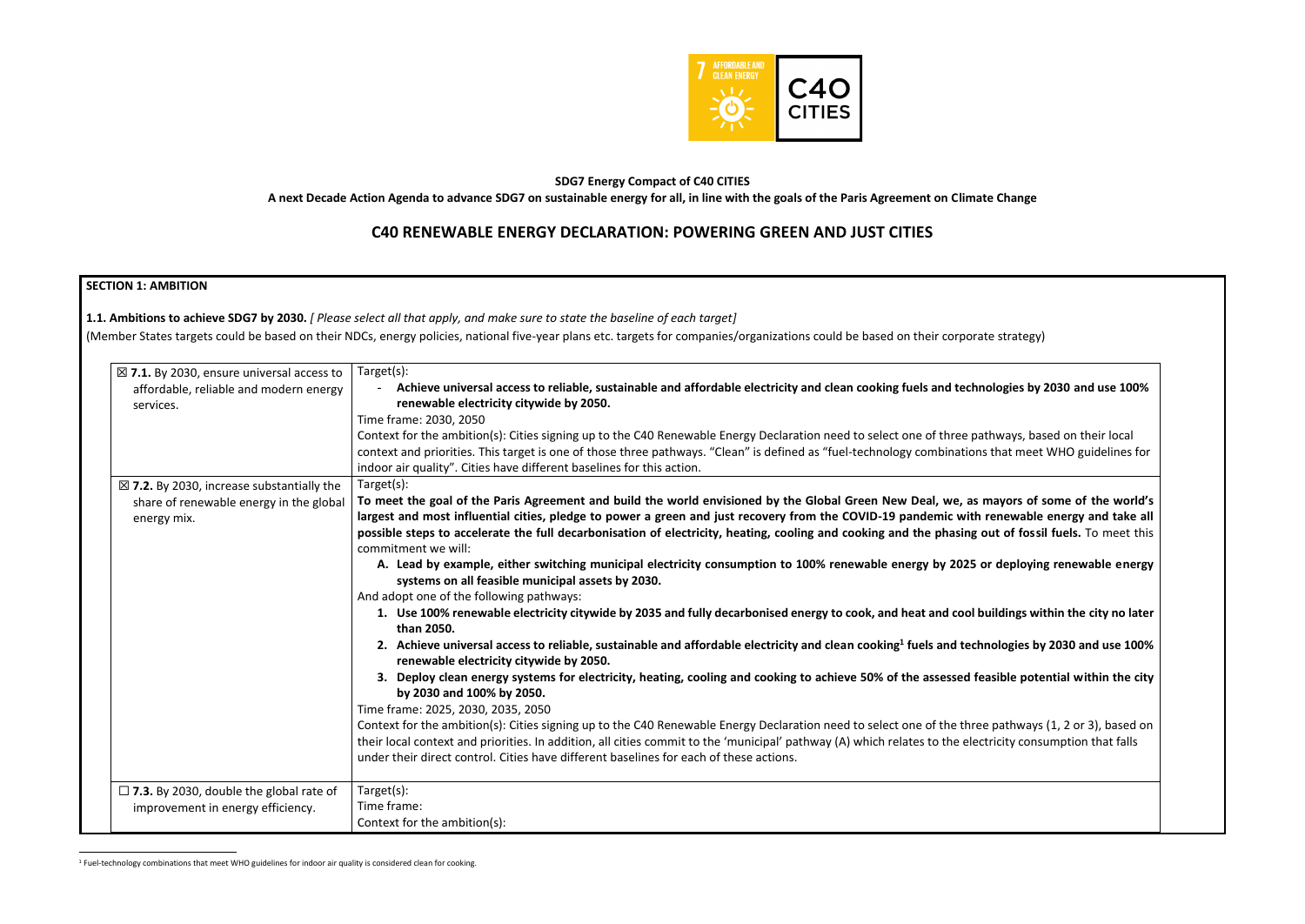| $\square$ 7.a. By 2030, enhance international<br>cooperation to facilitate access to clean<br>energy research and technology,<br>including renewable energy, energy<br>efficiency and advanced and cleaner<br>fossil-fuel technology, and promote<br>investment in energy infrastructure<br>and clean energy technology.                                | Target(s):<br>Time frame:<br>Context for the ambition(s): |
|---------------------------------------------------------------------------------------------------------------------------------------------------------------------------------------------------------------------------------------------------------------------------------------------------------------------------------------------------------|-----------------------------------------------------------|
| $\Box$ 7.b. By 2030, expand infrastructure<br>and upgrade technology for supplying<br>modern and sustainable energy<br>services for all in developing countries,<br>in particular least developed countries,<br>small island developing States, and<br>land-locked developing countries, in<br>accordance with their respective<br>programs of support. | Target(s):<br>Time frame:<br>Context for the ambition(s): |

# **1.2. Other ambitions in support of SDG7 by 2030 and net-zero emissions by 2050.** *[Please describe below e.g., coal phase out or reforming fossil fuel subsidies etc.]*

#### Target(s):

### **To achieve our commitment targets we will:**

- Adopt (if not already in place) a clear roadmap and strategy for our pathway objectives within two years of signing. For the Maximising Local Renewable Energy Pathway, we also will develop an assessment of the feasible potential for deploying renewable and decarbonised energy systems on all buildings and sites within the city within two years of signing.
- Ensure that this strategy follows the principle of 'energy efficiency first' where it is cost-effective and take all necessary actions to increase the efficiency and electrification of end-use sectors.
- Prioritise and secure investments for actions that benefit low income and marginalised groups such as community energy projects, and that strengthen diversity and inclusivity in the energy sector such as initiatives to upskill workers transitioning from the fossil fuel industry into the renewable energy sector.
- Champion and publicly advocate for the goal of reaching 100% decarbonised energy systems and phasing out of fossil fuels at the city, state, regional, national and global level in collaboration with other cities and engaging with relevant stakeholders.
- Implement ambitious policies, programmes and projects and engage with the private sector to accelerate the deployment of renewable energy in the residential, commercial and industrial sectors while stimulating local markets and jobs.
- Publicly report every year on the progress made towards our goals.

### Time frame: Within two years of signing/Ongoing

Context for the ambition(s): In addition to selecting one of the three pathways outlined in section 1.1 and to committing to the 'municipal' pathway, cities commit to a set of actions and principles regarding how they are going to progress towards their commitments.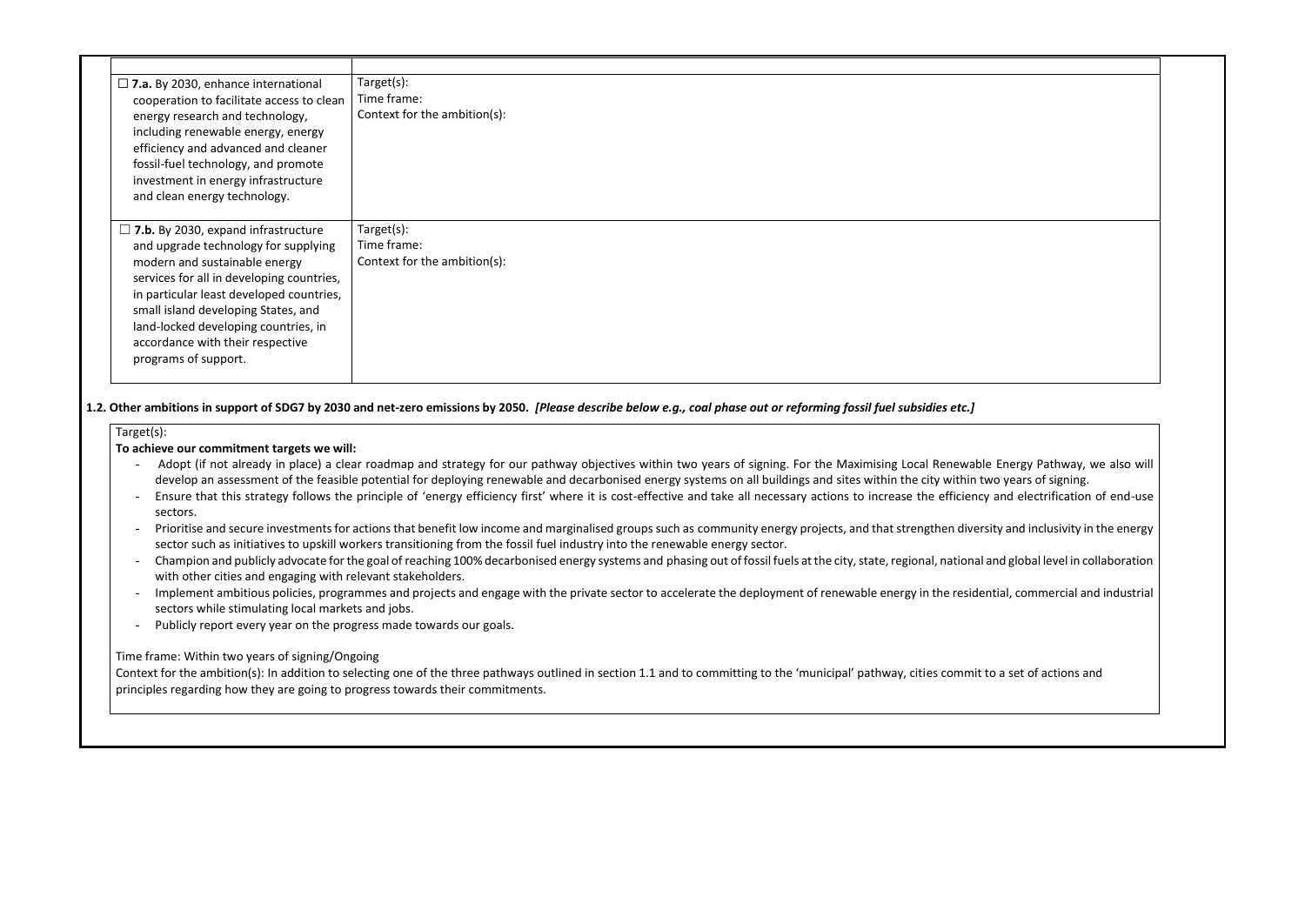# **SECTION 2: ACTIONS TO ACHIEVE THE AMBITION**

2.1. Please add at least one key action for each of the elaborated ambition(s) from section 1. *[Please add rows as needed].*

| 7.1. and Other ambitions - Tshwane will:                                                                                                                                                |                       |
|-----------------------------------------------------------------------------------------------------------------------------------------------------------------------------------------|-----------------------|
| - Achieve universal access to reliable, sustainable and affordable electricity and clean cooking fuels and technologies by 2030 and use 100%                                            | <b>Start</b>          |
| renewable electricity citywide by 2050.                                                                                                                                                 | End c                 |
| Tshwane will reach the target above through supporting small scale embedded generation (wheeling tariff, embedded generation policy), aiming to reach                                   |                       |
| 5,000 kVa of new solar installations per year. The city will also source electricity from renewable IPPs and transition away from coal.                                                 |                       |
| Lead by example, either switching municipal electricity consumption to 100% renewable energy by 2025 or deploying renewable energy systems                                              | <b>Start</b>          |
| on all feasible municipal assets by 2030.                                                                                                                                               | End c                 |
| The city will deploy solar PVs on municipal buildings and is also building a CHP generation unit at their wastewater treatment plant (2024).                                            |                       |
| 7.2. and Other ambitions - Buenos Aires will:                                                                                                                                           |                       |
| Deploy clean energy systems for electricity, heating, cooling and cooking to achieve 50% of the assessed feasible potential within the city by 2030<br>and 100% by 2050.                | <b>Start</b><br>End c |
| Buenos Aires is aiming to massively scale up the deployment of solar systems across the city. In 2030, 15% of residential buildings will have solar PVs installed                       |                       |
| (30% by 2050), 40% of new buildings will have solar water heaters (70% by 2050), and 30% will have undergone an energy retrofit (80% by 2050). The city                                 |                       |
| will launch actions such as a solar map (2023) and a bulk purchasing programme to support residents and will amend building regulations.                                                |                       |
| Lead by example, either switching municipal electricity consumption to 100% renewable energy by 2025 or deploying renewable energy systems                                              | <b>Start</b>          |
| on all feasible municipal assets by 2030.                                                                                                                                               | End c                 |
| The city will deploy solar PV systems in public buildings and assets, including on 20 buildings in 20222. The city will also explore whether they can source                            |                       |
| renewable electricity through a Power Purchase Agreement.                                                                                                                               |                       |
| 7.2. and Other ambitions - Copenhagen will:                                                                                                                                             |                       |
| Use 100% renewable electricity citywide by 2035 and fully decarbonised energy to cook, and heat and cool buildings within the city no later than<br>2050.                               | <b>Start</b><br>End c |
| Copenhagen aims to be carbon neutral by 2025, as established in their 2025 Climate Plan. They will deliver carbon neutral district heating by this date                                 |                       |
| (including through transitioning CHP plants to renewable energy, developing heat pumps and heat storage etc.). The city also aims to increase renewable                                 |                       |
| electricity production within the city to exceed annual consumption - including through the deployment of 560MW of onshore and offshore wind power in                                   |                       |
| collaboration with local utility HOFOR and a solar action plan.                                                                                                                         |                       |
| Lead by example, either switching municipal electricity consumption to 100% renewable energy by 2025 or deploying renewable energy systems<br>on all feasible municipal assets by 2030. | <b>Start</b><br>End c |
| Copenhagen will switch municipal electricity consumption to renewables by 2025 and will explore the possibility to sign a Power Purchase Agreement to                                   |                       |
| do this in their next procurement cycle. The municipality already produces more renewable electricity on the facilities they own than they need and is                                  |                       |
| striving towards increasing this production significantly as part of the city's climate action plan.                                                                                    |                       |
| 7.2. and Other ambitions - Lagos will:                                                                                                                                                  |                       |
| Deploy clean energy systems for electricity, heating, cooling and cooking to achieve 50% of the assessed feasible potential within the city by 2030<br>$\sim$ 10 $\pm$                  | <b>Start</b>          |
| and 100% by 2050.                                                                                                                                                                       | End c                 |
| Lagos has adopted ambitious renewable energy deployment targets in the Lagos Climate Action Plan 2020 - 2025 to accelerate deployment in line with                                      |                       |
| the target above. Lagos will develop policies that promote decentralised renewable energy generation in collaboration with the Federal Government, such                                 |                       |
| as an improvement of the Feed-in-tariff, obliging distribution companies to source 50% of their electricity from renewables. Lagos will also incentivise the                            |                       |
| adoption of battery storage and micro-grids for off0grid urban communities.                                                                                                             |                       |
| Lead by example, either switching municipal electricity consumption to 100% renewable energy by 2025 or deploying renewable energy systems                                              | <b>Start</b>          |
| on all feasible municipal assets by 2030.                                                                                                                                               | End c                 |
| Lagos will build on the successful Lagos Solar project and aim to deploy solar systems on all schools, hospitals and municipal buildings.                                               |                       |
|                                                                                                                                                                                         |                       |
|                                                                                                                                                                                         |                       |

| Start date: 2021<br>End date: 2030, 2050 |  |
|------------------------------------------|--|
| Start date: 2021<br>End date: 2025, 2030 |  |
| Start date: 2021<br>End date: 2030, 2050 |  |
| Start date: 2021<br>End date: 2025, 2030 |  |
| Start date: 2021<br>End date: 2035, 2050 |  |
| Start date: 2021<br>End date: 2025, 2030 |  |
| Start date: 2021<br>End date: 2030, 2050 |  |
| Start date: 2021<br>End date: 2025, 2030 |  |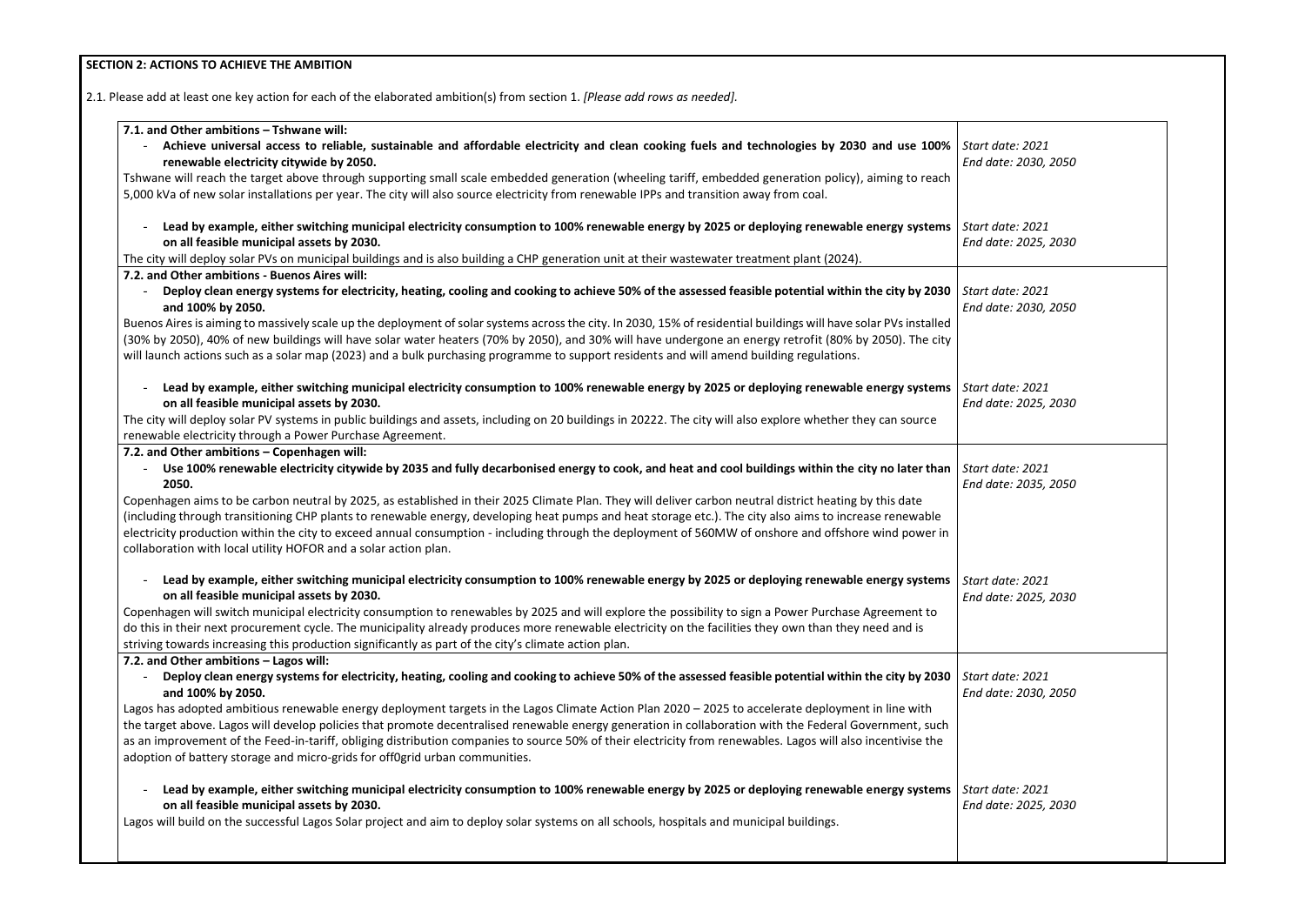| 7.2. and Other ambitions - Lisbon will:                                                                                                                                      |                   |
|------------------------------------------------------------------------------------------------------------------------------------------------------------------------------|-------------------|
| Deploy clean energy systems for electricity, heating, cooling and cooking to achieve 50% of the assessed feasible potential within the city by 2030<br>and 100% by 2050.     | Start o<br>End do |
| Lisbon is aiming to deploy 103MW of solar PV across the city by 2030, corresponding to 178W per person. This corresponds to 40-50% of the feasible                           |                   |
| potential considering technical, architectural and heritage limitations. To achieve this, the city has launched the Solar Lisbon Platform to support residents               |                   |
| deploying solar systems and will also work with businesses through the Solar Pact.                                                                                           |                   |
| Lead by example, either switching municipal electricity consumption to 100% renewable energy by 2025 or deploying renewable energy systems                                   | Start c           |
| on all feasible municipal assets by 2030.                                                                                                                                    | End do            |
| Lisbon will shift its municipal electricity procurement to renewable sources by 2025.                                                                                        |                   |
| 7.2. and Other ambitions - London will:                                                                                                                                      |                   |
| Deploy clean energy systems for electricity, heating, cooling and cooking to achieve 50% of the assessed feasible potential within the city by 2030                          | Start c           |
| and 100% by 2050.                                                                                                                                                            | End do            |
| London has adopted ambitious targets for solar deployment: 1 GW by 2030 and 2GW by 2050, supported by a comprehensive Solar Action Plan. They do                             |                   |
| this through various actions and policies, including the publication of a solar map, a group-buying programme and direct support to community energy                         |                   |
| projects. London bas also launched London Power, an energy company that provides 100% renewable electricity for residents at an affordable price. Other                      |                   |
| actions include Energy for Londoners and a Heat map.                                                                                                                         |                   |
| Lead by example, either switching municipal electricity consumption to 100% renewable energy by 2025 or deploying renewable energy systems                                   | Start o           |
| on all feasible municipal assets by 2030.                                                                                                                                    | End do            |
| London is deploying solar PVs on municipal buildings. They are also exploring the signature of a Power Purchase Agreement with renewable projects to                         |                   |
| power the London underground network.                                                                                                                                        |                   |
| 7.2. and Other ambitions - Los Angeles will:                                                                                                                                 |                   |
| Use 100% renewable electricity citywide by 2035 and fully decarbonised energy to cook, and heat and cool buildings within the city no later than<br>$\overline{\phantom{a}}$ | Start o           |
| 2050.                                                                                                                                                                        | End do            |
| Los Angeles has recently brought forward its 100% clean energy grid target by 10 years, to 2035. To achieve this, they have adopted a comprehensive                          |                   |
| strategy that includes the roll out of smart meters, phasing out coal at the Intermountain power Plant by 2025 (and explore how to repower it with green                     |                   |
| hydrogen), power the 2028 Olympics and Paralympics Games with 100% clean power and reach 1,428-1,524 MW of cumulative energy storage by end of                               |                   |
| 2021. The city has already reached its target of 500 MW installed solar capacity, and the LA Water and Power Department has a net metering and a feed-                       |                   |
| in-tariff policy to support further progress. The Department has also entered long term agreements with renewable projects such as the 331 MW Red                            |                   |
| Cloud Wind power project, the 400 MW Eland Solar project combined with 300MW of 4-hour battery capacity and the 250 MW Beacon Solar that includes                            |                   |
| 20 MW of battery system.                                                                                                                                                     |                   |
|                                                                                                                                                                              |                   |
| Lead by example, either switching municipal electricity consumption to 100% renewable energy by 2025 or deploying renewable energy systems                                   | Start c           |
| on all feasible municipal assets by 2030.                                                                                                                                    | End do            |
| The city is committing significant resources to deploy renewable energy systems in municipal properties. In 2020, under Executive Directive No. 25, the                      |                   |
| Mayor directed city agencies to identify and prioritise solar potential on city-owned facilities and expand programs for accelerated solar deployment and                    |                   |
| that all new municipally-owned buildings or major renovations are carbon neutral by 2030. LA City Council allocated \$30 million in the 2021-22 Fiscal Year                  |                   |
| budget to achieve this goal. A number of critical departments and agencies will also identify and prioritise projects for zero-carbon microgrids at city facilities.         |                   |
| 7.2. and Other ambitions - Melbourne will:                                                                                                                                   |                   |
| Use 100% renewable electricity citywide by 2035 and fully decarbonised energy to cook, and heat and cool buildings within the city no later than<br>2050.                    | Start o<br>End do |
| Melbourne is progressing towards sourcing 100% renewable electricity beyond municipal operations by accelerating renewable energy uptake by                                  |                   |
| residents and businesses. Through the Melbourne Renewable Energy Projects 1 and 2, the city has aggregated demand of large energy consumers to                               |                   |
| facilitate Power Purchase Agreements with renewable energy projects. They are also supporting innovation on new distributed energy and storage models                        |                   |
| in partnership with industry through the Power Melbourne Battery Collaboration. Finally, they will support buildings' electrification, starting with                         |                   |
| municipal buildings. Advocacy at the State and Federal level will also be a central part of their work.                                                                      |                   |
|                                                                                                                                                                              |                   |
|                                                                                                                                                                              | Start o           |
|                                                                                                                                                                              | End do            |

| Start date: 2021<br>End date: 2030, 2050 |  |
|------------------------------------------|--|
| Start date: 2021<br>End date: 2025, 2030 |  |
| Start date: 2021<br>End date: 2030, 2050 |  |
| Start date: 2021<br>End date: 2025, 2030 |  |
| Start date: 2021<br>End date: 2035, 2050 |  |
| Start date: 2021<br>End date: 2025, 2030 |  |
| Start date: 2021<br>End date: 2035, 2050 |  |
| Start date: 2021<br>End date: 2025, 2030 |  |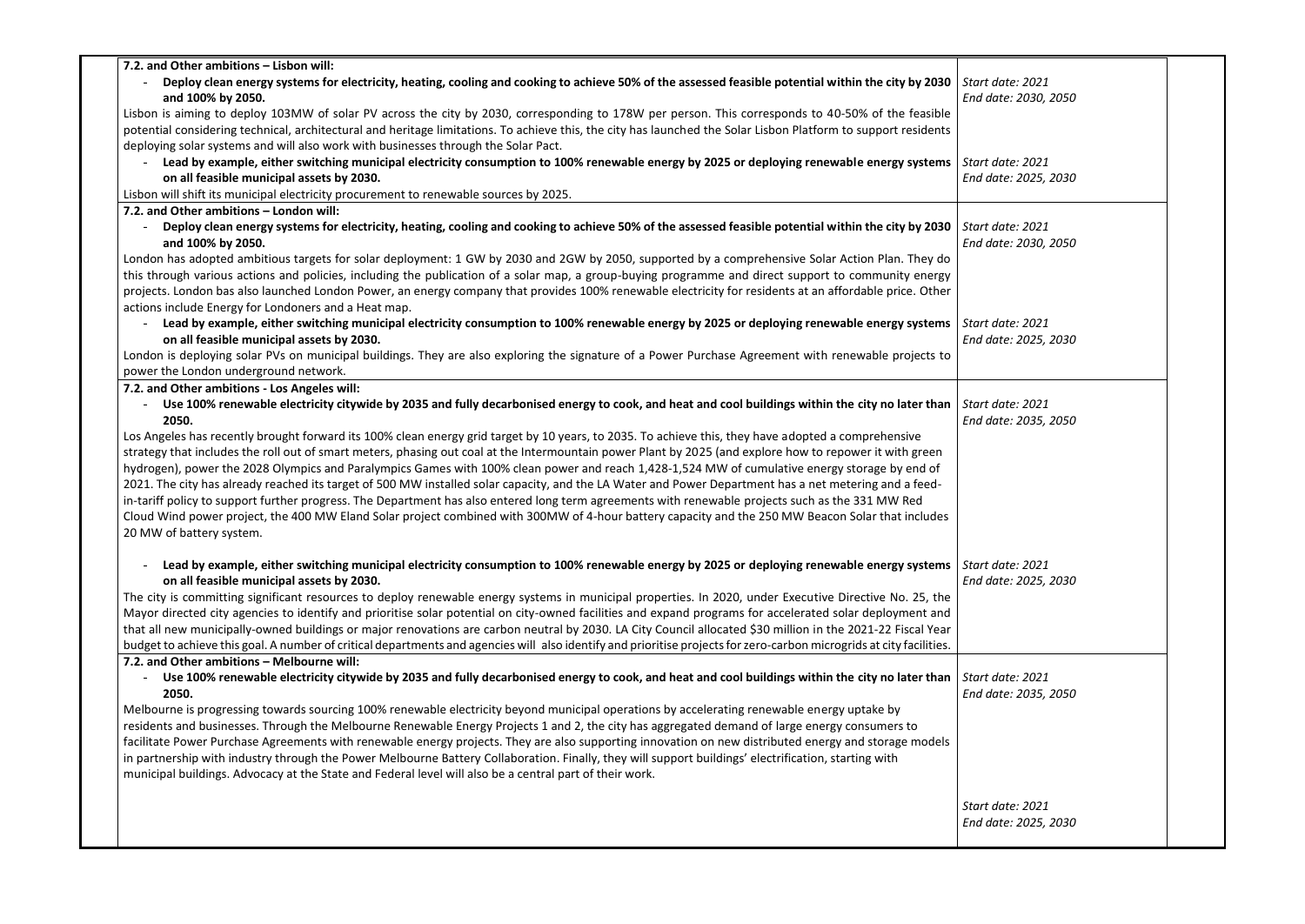| Lead by example, either switching municipal electricity consumption to 100% renewable energy by 2025 or deploying renewable energy systems                                                                                                                                                                                                                                                                                                                                                                                                                                                                |                   |
|-----------------------------------------------------------------------------------------------------------------------------------------------------------------------------------------------------------------------------------------------------------------------------------------------------------------------------------------------------------------------------------------------------------------------------------------------------------------------------------------------------------------------------------------------------------------------------------------------------------|-------------------|
| on all feasible municipal assets by 2030.                                                                                                                                                                                                                                                                                                                                                                                                                                                                                                                                                                 |                   |
| The City of Melbourne is already powered by 100% renewable electricity thanks to an aggregated Power Purchase Agreement with a wind farm. They are                                                                                                                                                                                                                                                                                                                                                                                                                                                        |                   |
| also deploying solar PVs on municipal buildings. Finally, they are committed to transition the City of Melbourne's 10 largest buildings from gas to all-electric                                                                                                                                                                                                                                                                                                                                                                                                                                          |                   |
| by 2030, and switch all remaining council-owned infrastructure to electric by 2040.                                                                                                                                                                                                                                                                                                                                                                                                                                                                                                                       |                   |
| 7.2. and Other ambitions - Montreal                                                                                                                                                                                                                                                                                                                                                                                                                                                                                                                                                                       |                   |
| Use 100% renewable electricity citywide by 2035 and fully decarbonised energy to cook, and heat and cool buildings within the city no later than<br>2050.                                                                                                                                                                                                                                                                                                                                                                                                                                                 | Start c<br>End do |
| Montreal has adopted ambitious targets in their Climate Action Plan to accelerate the decarbonisation of energy use, with a specific focus on decarbonising<br>heating demand in buildings, including through energy efficiency improvements.                                                                                                                                                                                                                                                                                                                                                             |                   |
| Lead by example, either switching municipal electricity consumption to 100% renewable energy by 2025 or deploying renewable energy systems<br>on all feasible municipal assets by 2030.                                                                                                                                                                                                                                                                                                                                                                                                                   | Start o<br>End do |
| Montreal will lead by example by either switching municipal electricity consumption to 100% renewable energy by 2025 or deploying renewable energy<br>systems on all feasible municipal assets by 2030.                                                                                                                                                                                                                                                                                                                                                                                                   |                   |
| 7.2. and Other ambitions - Paris will:                                                                                                                                                                                                                                                                                                                                                                                                                                                                                                                                                                    |                   |
| Deploy clean energy systems for electricity, heating, cooling and cooking to achieve 50% of the assessed feasible potential within the city by 2030<br>and 100% by 2050.                                                                                                                                                                                                                                                                                                                                                                                                                                  | Start o<br>End do |
| Paris will use 100% renewable energy citywide by 2050, and 20% of all energy consumption will be generated locally. Paris will rely on three primary sources<br>of energy to achieve this: geothermal energy, solar energy and hydrothermal energy (from the Seine). District energy systems will use 75% of renewable<br>energy by 2030 and 100% by 2050. Paris also supports the deployment of solar PVs through a solar map, support to community energy projects and<br>deployment in social housing. To meet their objectives, Paris will also look to reduce its energy consumption by 50% by 2050. |                   |
| Lead by example, either switching municipal electricity consumption to 100% renewable energy by 2025 or deploying renewable energy systems<br>on all feasible municipal assets by 2030.<br>Paris has been sourcing 100% renewable electricity since 2015 and will continue to do so.                                                                                                                                                                                                                                                                                                                      | Start o<br>End do |
| 7.2. and Other ambitions - San Francisco will:                                                                                                                                                                                                                                                                                                                                                                                                                                                                                                                                                            |                   |
| Use 100% renewable electricity citywide by 2035 and fully decarbonised energy to cook, and heat and cool buildings within the city no later than<br>2050.                                                                                                                                                                                                                                                                                                                                                                                                                                                 | Start o<br>End do |
| The City's upcoming Climate Action Plan (Fall 2021) provides a list of strategies and actions for the City to be net-zero by 2040, supply 100% renewable<br>electricity by 2025, and fully decarbonize all buildings in the city by 2040. In 2020 the City passed legislation that bans natural gas in new construction. Other<br>legislation requires all larger commercial buildings to use 100% renewable electricity by 2022 and be decarbonized by 2035, and all buildings are<br>decarbonized by 2040.                                                                                              |                   |
| Lead by example, either switching municipal electricity consumption to 100% renewable energy by 2025 or deploying renewable energy systems<br>on all feasible municipal assets by 2030.                                                                                                                                                                                                                                                                                                                                                                                                                   | Start o<br>End do |
| All of the city's municipal electricity consumption is 100% renewable. The city is also working to develop solar PVs on municipal buildings, where feasible. In<br>conjunction with this, the city has stated that the power supply commitments made through City's electricity aggregation program will be 100% renewable                                                                                                                                                                                                                                                                                |                   |
| by 2025.                                                                                                                                                                                                                                                                                                                                                                                                                                                                                                                                                                                                  |                   |
| 7.2. and Other ambitions - Seoul will:<br>Deploy clean energy systems for electricity, heating, cooling and cooking to achieve 50% of the assessed feasible potential within the city by 2030<br>and 100% by 2050.                                                                                                                                                                                                                                                                                                                                                                                        | Start o<br>End do |
| Seoul has already assessed feasible potential when the City developed the fifth Seoul Local Energy Plan in 2020, and the potential is included in the plan.                                                                                                                                                                                                                                                                                                                                                                                                                                               |                   |
| Seoul's feasible potential for solar PV is 1 million TOE and the City aims to produce 470,000 TOE of solar PV power by 2030. The City will also deploy<br>geothermal energy systems by 2030. In their Climate Action plan, Seoul is targeting 5GW of solar PV capacity by 2050.                                                                                                                                                                                                                                                                                                                           |                   |
| Lead by example, either switching municipal electricity consumption to 100% renewable energy by 2025 or deploying renewable energy systems<br>on all feasible municipal assets by 2030.<br>The city will deploy renewable energy systems on all feasible municipal assets by 2030.                                                                                                                                                                                                                                                                                                                        | Start o<br>End do |
|                                                                                                                                                                                                                                                                                                                                                                                                                                                                                                                                                                                                           |                   |

| Start date: 2021<br>End date: 2035, 2050 |  |
|------------------------------------------|--|
| Start date: 2021<br>End date: 2025, 2030 |  |
| Start date: 2021<br>End date: 2030, 2050 |  |
| Start date: 2021<br>End date: 2025, 2030 |  |
| Start date: 2021<br>End date: 2035, 2050 |  |
| Start date: 2021<br>End date: 2025, 2030 |  |
| Start date: 2021<br>End date: 2030, 2050 |  |
| Start date: 2021<br>End date: 2025, 2030 |  |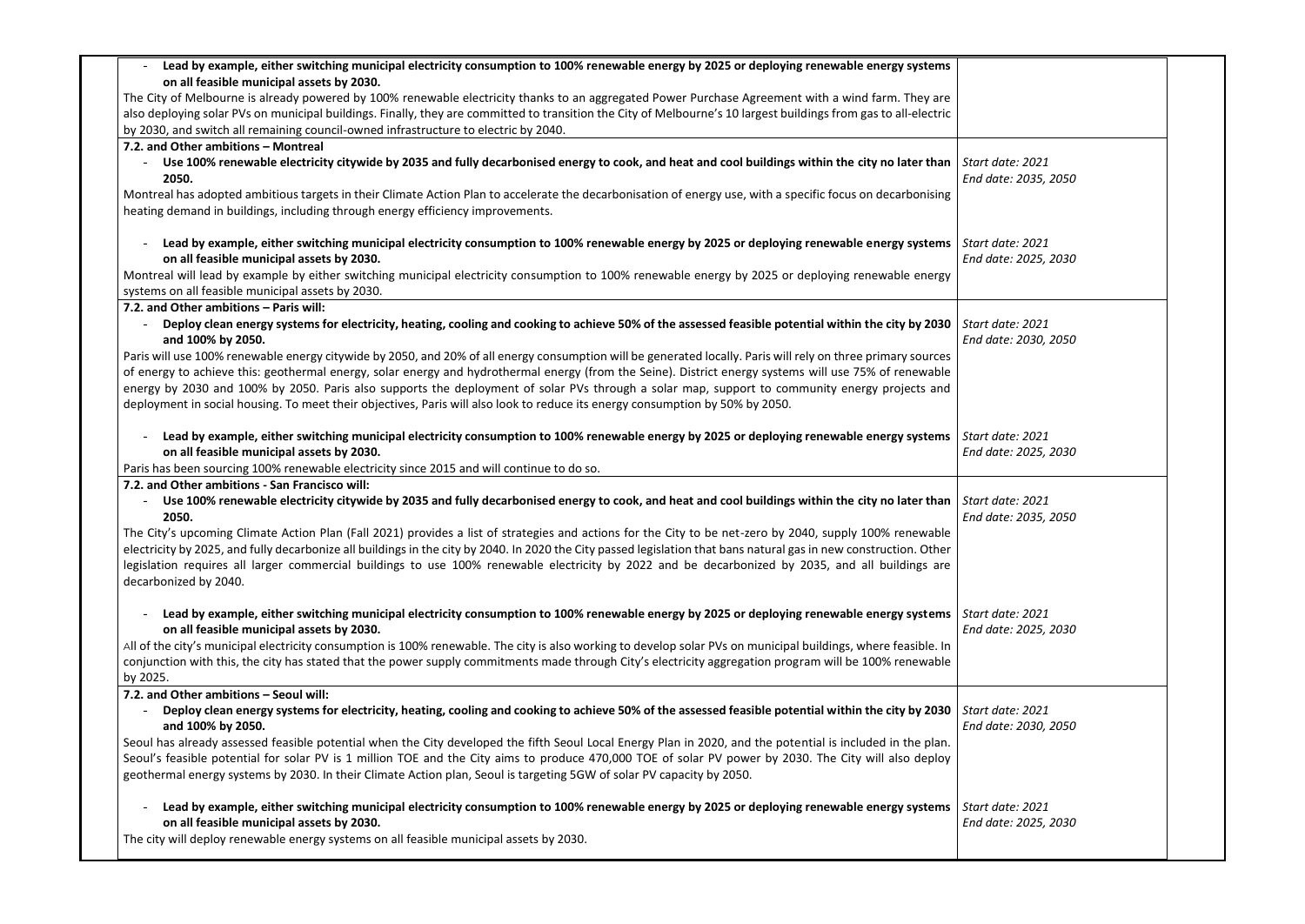| 7.2. and Other ambitions - Sydney will:                                                                                                                                                             |                      |  |
|-----------------------------------------------------------------------------------------------------------------------------------------------------------------------------------------------------|----------------------|--|
| Use 100% renewable electricity citywide by 2035 and fully decarbonised energy to cook, and heat and cool buildings within the city no later than                                                    | Start date: 2021     |  |
| 2050.                                                                                                                                                                                               | End date: 2035, 2050 |  |
| In July 2021, the City of Sydney adopted a target for net zero emissions by 2035 for its local government area. Implicit in this target is a shift to electrification                               |                      |  |
| of buildings and transport with an electricity grid that is predominantly renewable. Renewable gas (biogas and hydrogen) will be necessary for applications                                         |                      |  |
| like heavy transport. The main opportunities for renewable energy within the City of Sydney local government area are solar PV and heat pumps. The                                                  |                      |  |
| potential for solar PV on buildings is around 400-700 megawatts. With the majority of City of Sydney residents living in apartment buildings, the City has                                          |                      |  |
| been running an extensive campaign to encourage people to make the switch to green electricity through their energy provider.                                                                       |                      |  |
|                                                                                                                                                                                                     |                      |  |
| Lead by example, either switching municipal electricity consumption to 100% renewable energy by 2025 or deploying renewable energy systems                                                          | Start date: 2021     |  |
| on all feasible municipal assets by 2030.                                                                                                                                                           | End date: 2025, 2030 |  |
| The City of Sydney entered into a ten-year Power Purchase Agreement for 100 per cent renewable electricity with the electricity provider Flow Power that                                            |                      |  |
| came into effect July 1, 2020. Energy is sourced from one wind and two solar farms with generation matched with demand more than 80 per cent of the                                                 |                      |  |
| time. The City of Sydney has also installed around 2MW of solar PV to 43 Council sites including office buildings, childcare centres, libraries, works depots,                                      |                      |  |
| community centres, sporting fields and other venues. This produces around 2,500 GWh of electricity per year which is approximately 10 per cent of the                                               |                      |  |
| City's operational electricity use. The City of Sydney also hosts the first major customer-based battery storage facility in Sydney - a 500-kWh lithium Ion                                         |                      |  |
| battery which allows our depot to use more of the 484kW on-site solar PV installation.                                                                                                              |                      |  |
| 7.2. and Other ambitions - Tokyo will:                                                                                                                                                              |                      |  |
| Deploy clean energy systems for electricity, heating, cooling and cooking to achieve 50% of the assessed feasible potential within the city by 2030                                                 | Start date: 2021     |  |
| and 100% by 2050.                                                                                                                                                                                   | End date: 2035, 2050 |  |
| Tokyo has very ambitious targets on renewable energy. This includes reaching 50% of renewable electricity use citywide by 2030, and 100% decarbonised                                               |                      |  |
| energy by 2050. Regarding local renewable energy deployment, Tokyo will install 1.3 GW of solar PVs within the city by 2030. They will rely on a number of                                          |                      |  |
| tools and actions to achieve this, including building-related ordinances and support mechanisms for businesses to be able to install solar systems with zero                                        |                      |  |
| upfront costs. The city will also engage with the national government to accelerate progress.                                                                                                       |                      |  |
|                                                                                                                                                                                                     |                      |  |
| Lead by example, either switching municipal electricity consumption to 100% renewable energy by 2025 or deploying renewable energy systems                                                          | Start date: 2021     |  |
| on all feasible municipal assets by 2030.                                                                                                                                                           | End date: 2025, 2030 |  |
| Tokyo will deploy renewable energy systems on all feasible municipal assets by 2030. This includes installing 12,000kW of solar power generation equipment                                          |                      |  |
| on municipal by FY2024. To do this Tokyo will standardize the installation of solar power generation equipment during the renovation or new construction                                            |                      |  |
| of the city's facilities and proactively install solar power generation equipment on facilities that have been deemed suitable in accordance with the "Tokyo                                        |                      |  |
| Rooftop Solar Potential Guide." Tokyo will also increase the percentage of renewable energy in electricity used at the Governor's bureaus/departments to                                            |                      |  |
| 100% by 2030.                                                                                                                                                                                       |                      |  |
| 7.2. and Other ambitions - Vancouver will:                                                                                                                                                          |                      |  |
| Use 100% renewable electricity citywide by 2035 and fully decarbonised energy to cook, and heat and cool buildings within the city no later than                                                    | Start date: 2021     |  |
| 2050.                                                                                                                                                                                               | End date: 2035, 2050 |  |
| Vancouver has committed to 100% renewable, zero carbon energy for all uses before 2050 and a 50% reduction by 2030 as per the City's Climate Emergency                                              |                      |  |
| Action Plan. The electricity supplied city wide is already 98% renewable and the city of Vancouver will continue to work with the province and utility (BC                                          | Start date: 2021     |  |
| Hydro) to achieve 100% as soon as possible. Key actions include supporting private district energy utilities in their efforts to convert to renewable energy                                        | End date: 2025, 2030 |  |
| and developing a roadmap to transition the City-owned Neighbourhood Energy Utility to 100% renewable energy by 2030.                                                                                |                      |  |
|                                                                                                                                                                                                     |                      |  |
| Lead by example, either switching municipal electricity consumption to 100% renewable energy by 2025 or deploying renewable energy systems                                                          |                      |  |
| on all feasible municipal assets by 2030.<br>The electricity consumed in Vancouver's municipal buildings is already 98% renewable and the city of Vancouver will continue to work with the province |                      |  |
| and utility (BC Hydro) to achieve 100% as soon as possible.                                                                                                                                         |                      |  |
|                                                                                                                                                                                                     |                      |  |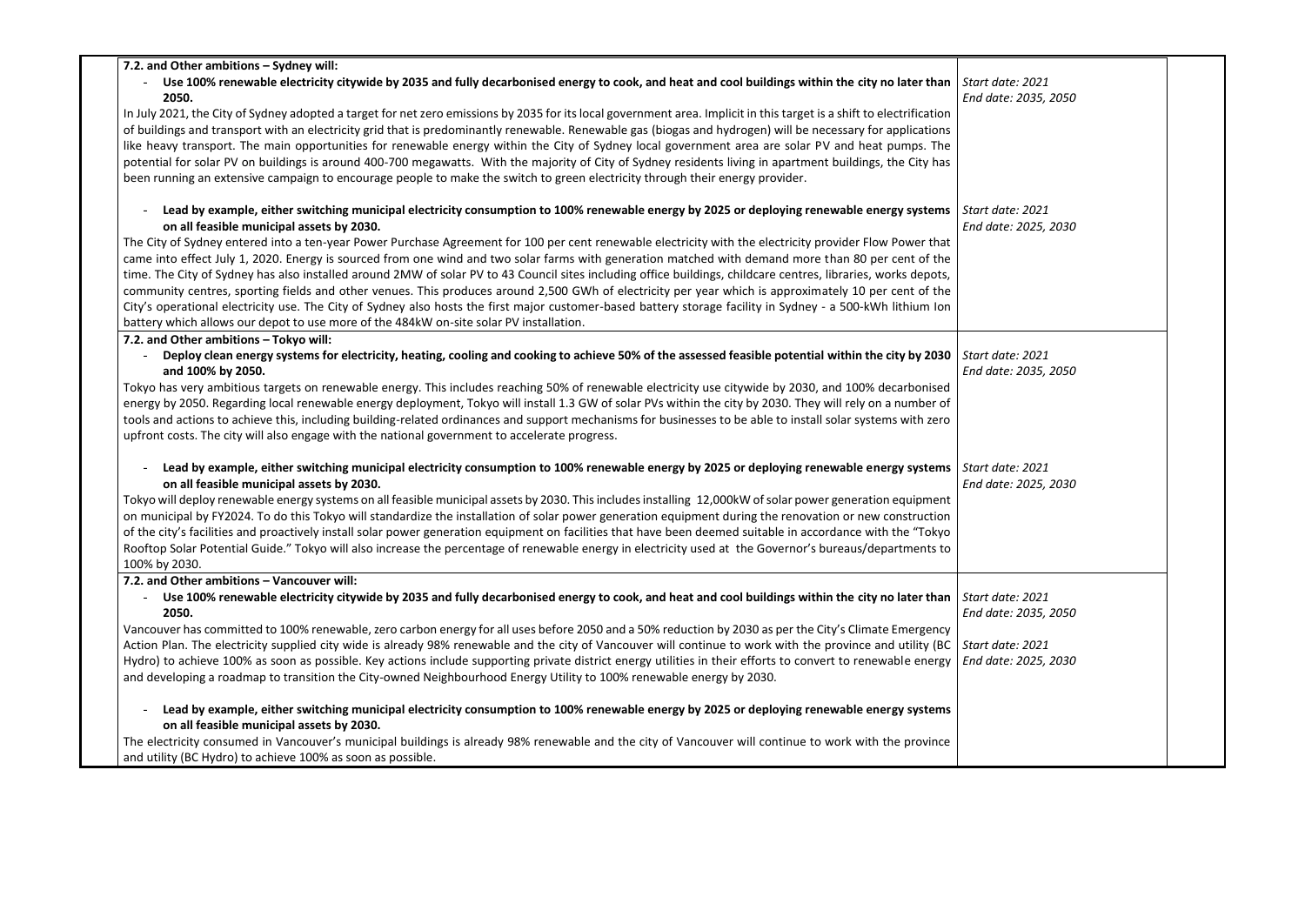#### **SECTION 3: OUTCOMES**

3.1*.* Please add at least one measurable and time-based outcome for **each** of the actions from section 2. *[Please add rows as needed].*

| Outcome                                                                                                                                                                                                                                               | Date                   |
|-------------------------------------------------------------------------------------------------------------------------------------------------------------------------------------------------------------------------------------------------------|------------------------|
| Each of the action above will help cities progress towards 100% decarbonised energy systems by 2050, with interim targets as per the<br>above (2025, 2030, 2035, 2050). This will also enable the deployment of additional renewable energy capacity. | 2025, 2030, 2035, 2050 |
| More analysis is required to measure the full projected impacts of cities' commitments on additional renewable capacity, increased<br>energy access and GHG emissions reductions.                                                                     |                        |

## **SECTION 4: REQUIRED RESOURCES AND SUPPORT**

4.1. Please specify required finance and investments for **each** of the actions in section 2.

All signatory cities require significant investments to meet their commitments. However, those have not been fully assessed yet.

4.2. [For countries only] In case support is required for the actions in section 2, please select from below and describe the required support and specify for which action.

*[Examples of support for Member States could include: Access to low-cost affordable debt through strategic de-risking instruments, capacity building in data collection; development of integrated energy plans and energy transition pathways; technical assistance, etc.]*

| $\Box$ Financing               | Description |
|--------------------------------|-------------|
| $\Box$ In-Kind<br>contribution | Description |
| $\Box$ Technical Support       | Description |
| □ Other/Please<br>specify      | Description |

# **SECTION 5: IMPACT**

5.1. Countries planned for implementation including number of people potentially impacted.

Argentina, Australia, Canada, Denmark, France, Japan, Nigeria, Portugal, Republic of Korea, South Africa, United Kingdom, United Stated of America.

The 15 signatory cities represent almost 75 million inhabitants (2019 data).

5.2. Alignment with the 2030 Agenda for Sustainable Development – Please describe how **each** of the actions from section 2 impact advancing the SDGs by 2030. *[up to 500 words, please upload supporting strategy documents as needed]* 

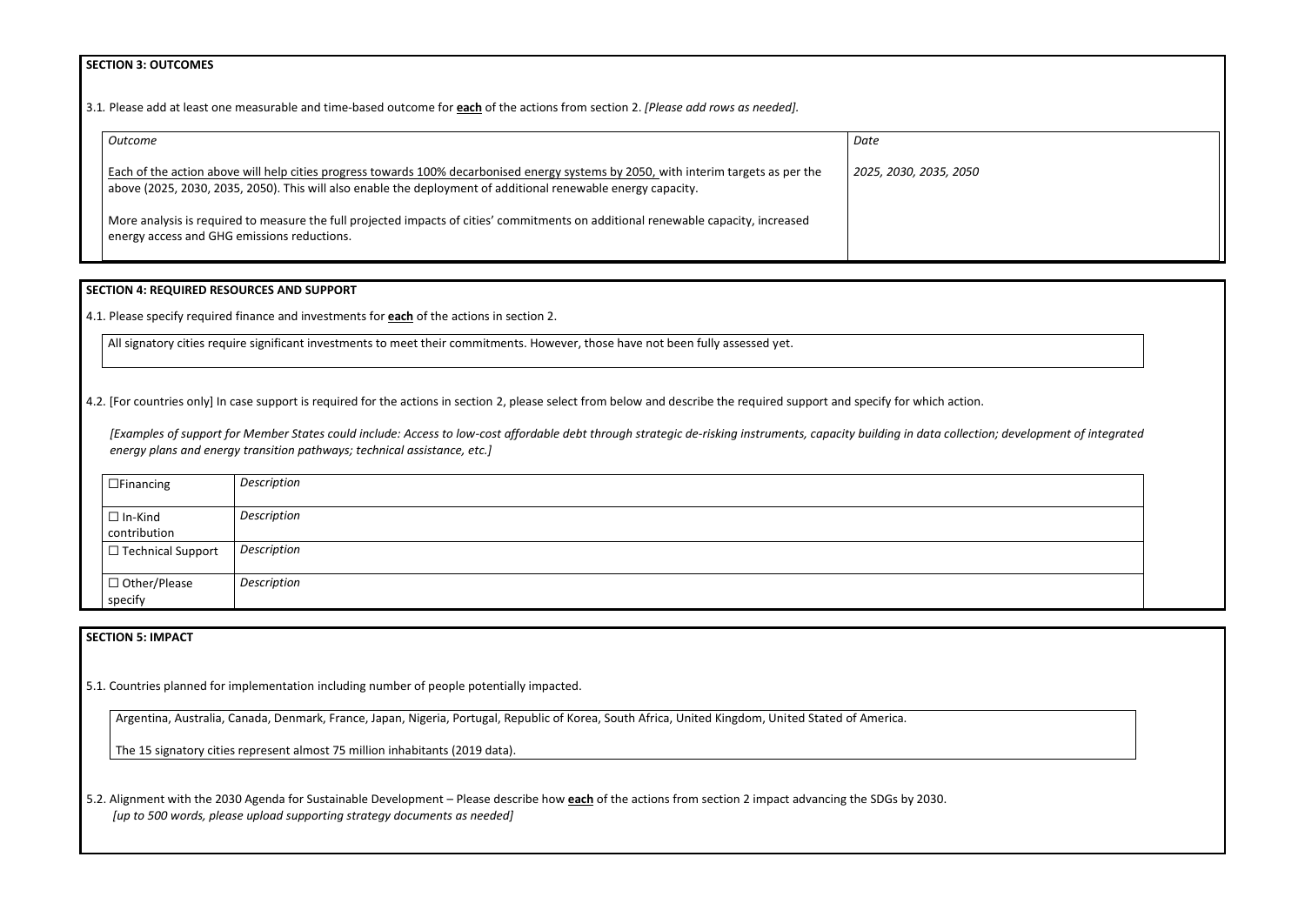Actions taken by all cities committing to the Renewable Energy Declaration enable to progress towards SDG 7 by accelerating renewable energy deployment and strengthening energy supply, and strengthening energy supply, and while reducing energy inequality and improving energy access. A specific reference to SDG 7 is even included in the Renewable Energy Declaration.

In addition, signatory cities will progress towards SDG 13. The targets on renewable electricity and decarbonised energy deployment are consistent with the Paris Agreement of achieving networks and the achieving networks a zero carbon energy systems by the middle of the century, and consistent with the science-based climate action plans that C40 cities are developing.

Finally, this Declaration enables cities to progress towards SDG 11. Increased reliance on renewable energy will help to build more resilient, sustainable and inclu declaration commits to follow a set of principles which directly refers to those objectives (e.g. Prioritise and secure investments for actions that benefit low incore such as community energy projects, and that strengthen diversity and inclusivity in the energy sector such as initiatives to upskill workers transitioning from the renewable energy sector).

5.3. Alignment with Paris Agreement and net-zero by 2050 - Please describe how each of the actions from section 2 align with the Paris Agreement and national NDCs (if emissions by 2050.

The targets included in the declaration are consistent with the Paris Agreement objective of keeping temperature increase below 1.5C. It commits cities to accelera and to phase out fossil fuels on a trajectory consistent with reaching net-zero energy systems by 2050.

The trajectories have been developed to be consistent with key documents and pathways developed by the IEA (IEA, 2021, *Net Zero by 2050. A roadmap for the GI* IRENA (IRENA, 2021, *World Energy transitions Outlook: 1.5C Pathway*).

*[up to 500 words, please upload supporting strategy documents as needed]* 

# **SECTION 6: MONITORING AND REPORTING**

6.1. Please describe how you intend to track the progress of the proposed outcomes in section 3. Please also describe if you intend to use other existing reporting frameworks to track progress on the proposed outcomes.

Cities signing up to the C40 Renewable Energy Declaration will report progress on an annual basis through a comprehensive reporting process.

# **SECTION 7: GUIDING PRINCIPLES CHECKLIST**

Please use the checklist below to validate that the proposed Energy Compact is aligned with the guiding principles.

**I. Stepping up ambition and accelerating action** - Increase contribution of and accelerate the implementation of the SDG7 targets in support of the 2030 Agenda for Sustainable Development for Paris Agreement

*I. 1. Does the Energy Compact strengthen and/or add a target, commitment, policy, action related to SDG7 and its linkages to the other SDGs that results in a higher cumulative impact compared to existing frameworks?* 

☒Yes ☐No

- *I.2. Does the Energy Compact increase the geographical and/or sectoral coverage of SDG7 related efforts?* ☒Yes ☐No
- *I.3. Does the Energy Compact consider inclusion of key priority issues towards achieving SDG7 by 2030 and the net-zero emission goal of the Paris Agreement by 2050 - as defied by latest global analysis and data including the outcome of the Technical Working Groups?* ☒Yes ☐No

**II. Alignment with the 2030 agenda on Sustainable Development Goals** – Ensure coherence and alignment with SDG implementation plans and strategies by 2030 as well as national development plans and priorities.

*II.1. Has the Energy Compact considered enabling actions of SDG7 to reach the other sustainable development goals by 2030?* ⊠Yes □No

| trengthening energy supply,                                                                       |  |
|---------------------------------------------------------------------------------------------------|--|
| Agreement of achieving net                                                                        |  |
| usive cities. Cities signing the<br>me and marginalised groups<br>e fossil fuel industry into the |  |
| f applicable) and support the net-zero                                                            |  |
| ate renewable energy use                                                                          |  |
| obal Energy Sector) and                                                                           |  |
|                                                                                                   |  |
|                                                                                                   |  |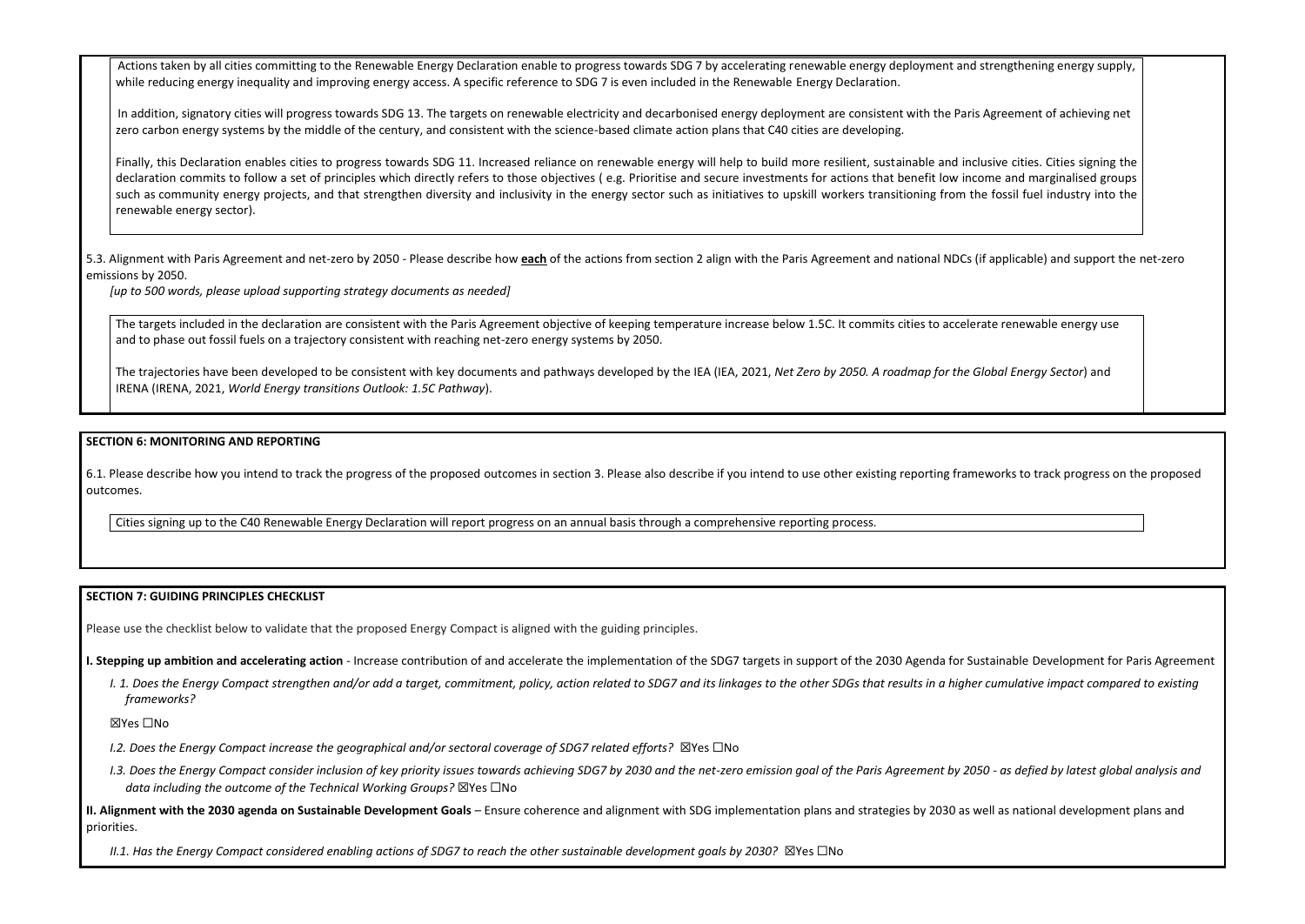*II.2. Does the Energy Compact align with national, sectoral, and/or sub-national sustainable development strategies/plans, including SDG implementation plans/roadmaps?* ☒Yes ☐No

*II.3. Has the Energy Compact considered a timeframe in line with the Decade of Action?* ⊠Yes □No

**III. Alignment with Paris Agreement and net-zero by 2050** - Ensure coherence and alignment with the Nationally Determined Contributions, long term net zero emission strategies.

*III.1. Has the Energy Compact considered a timeframe in line with the net-zero goal of the Paris Agreement by 2050?* ⊠Yes □No

*III.2. Has the Energy Compact considered energy-related targets and information in the updated/enhanced NDCs?* ☒Yes ☐No

*III.3. Has the Energy Compact considered alignment with reaching the net-zero emissions goal set by many countries by 2050?* ⊠Yes □No

*IV.3. Does the Energy Compact consider measures that address the needs of the most vulnerable groups (e.g. those impacted the most by energy transitions, lack of energy access)?* ⊠Yes □No **V. Feasibility and Robustness -** Commitments and measures are technically sound, feasible, and verifiable based a set of objectives with specific performance indicators, baselines, targets and data sources as needed.

V.1. Is the information included in the Energy Compact based on updated quality data and sectoral assessments, with clear and *transparent methodologies related to the proposed measures?* ⊠Yes □No

*V.2. Has the Energy Compact considered inclusion of a set of SMART (specific, measurable, achievable, resource-based and time based) objectives?* ⊠Yes □No

V.3. Has the Energy Compact considered issues related to means of implementation to ensure feasibility of measures proposed (e.g. cost and financing strategy, technical assistant needs and partnerships, *policy and regulatory gaps, data and technology)?* ⊠Yes □No

**IV. Leaving no one behind, strengthening inclusion, interlinkages, and synergies** - Enabling the achievement of SDGs and just transition by reflecting interlinkages with other SDGs.

*IV.1. Does the Energy Compact include socio-economic impacts of measures being considered?* ⊠Yes □No

*IV.2. Does the Energy Compact identify steps towards an inclusive, just energy transition?* ⊠Yes □No

# **SECTION 8: ENERGY COMPACT GENERAL INFORMATION**

8.1. Title/name of the Energy Compact

C40 Renewable Energy Declaration: Powering Green and Just Cities

8.2. Lead entity name (for joint Energy Compacts please list all parties and include, in parenthesis, its entity type, using entity type from below)

C40

| 8.3. Lead entity type |                                                 |                                         |                                                    |  |
|-----------------------|-------------------------------------------------|-----------------------------------------|----------------------------------------------------|--|
|                       | $\Box$ Government                               | $\boxtimes$ Local/Regional Government   | □ Multilateral body /Intergovernmental Orgar       |  |
|                       | $\boxtimes$ Non-Governmental Organization (NGO) | $\Box$ Civil Society organization/Youth | $\Box$ Academic Institution / Scientific Community |  |
|                       | $\Box$ Private Sector                           | $\Box$ Philanthropic Organization       | $\Box$ Other relevant actor                        |  |
|                       |                                                 |                                         |                                                    |  |

| $\Box$ Multilateral body /Intergovernmental Organization |  |  |  |
|----------------------------------------------------------|--|--|--|
| □ Academic Institution / Scientific Community            |  |  |  |
| $\Box$ Other relevant actor                              |  |  |  |
|                                                          |  |  |  |
|                                                          |  |  |  |

### 8.4. Contact Information

| Constant Alarcon                    |  |
|-------------------------------------|--|
| Programme manager<br>, Clean Energy |  |